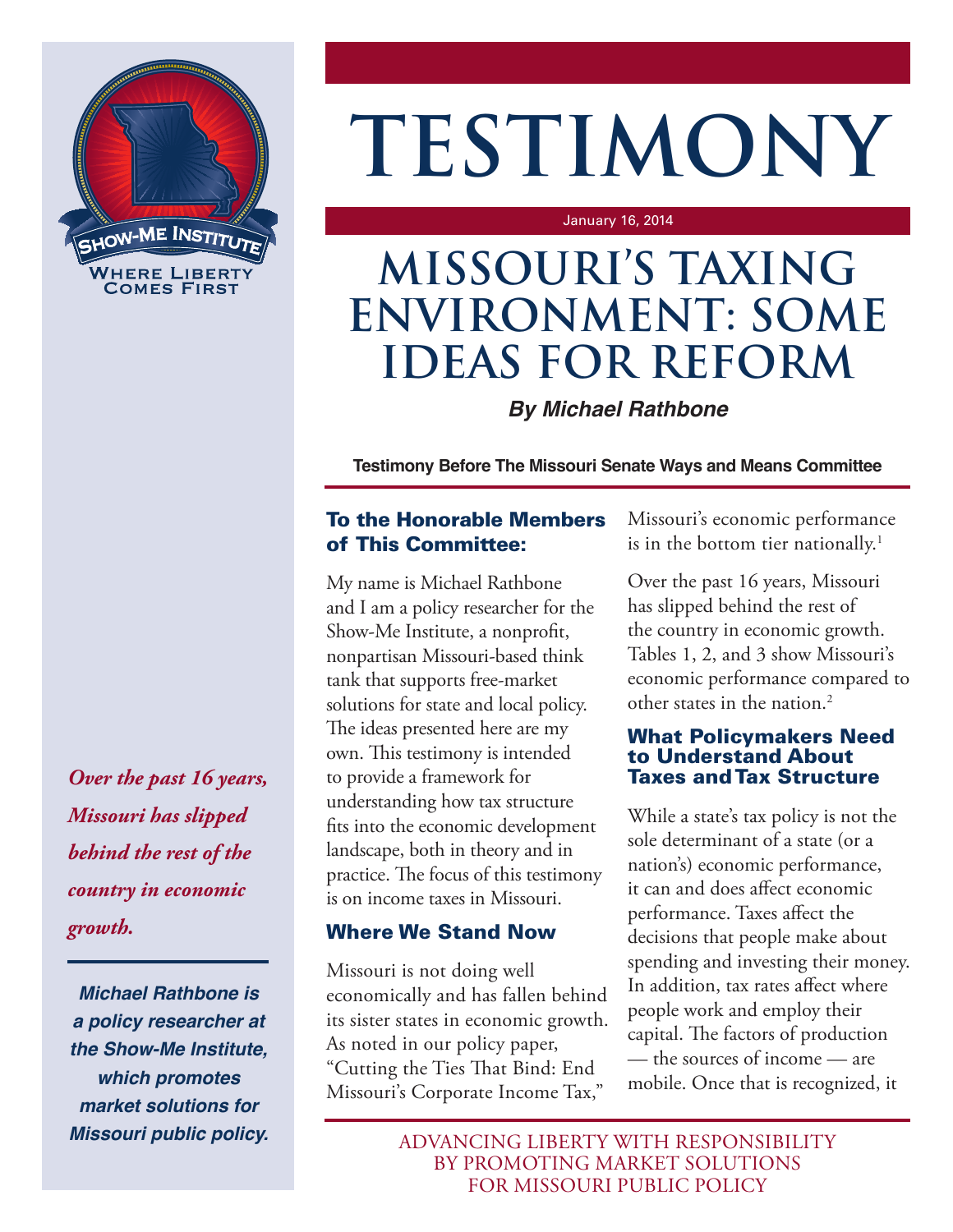#### SHOW-ME INSTITUTE | TESTIMONY

| <b>TABLE 1: REAL GDP</b>    |              |              |  |  |  |  |  |
|-----------------------------|--------------|--------------|--|--|--|--|--|
| Area                        | 1997         | 2012         |  |  |  |  |  |
|                             | <b>Index</b> | <b>Index</b> |  |  |  |  |  |
| <b>North Dakota</b>         | 100          | 146.30       |  |  |  |  |  |
| Oregon                      | 100          | 134.40       |  |  |  |  |  |
| Idaho                       | 100          | 120.72       |  |  |  |  |  |
| <b>Arizona</b>              | 100          | 119.64       |  |  |  |  |  |
| Utah                        | 100          | 119.26       |  |  |  |  |  |
| <b>South Dakota</b>         | 100          | 118.12       |  |  |  |  |  |
| Texas                       | 100          | 117.90       |  |  |  |  |  |
| Nevada                      | 100          | 112.92       |  |  |  |  |  |
| Colorado                    | 100          | 111.88       |  |  |  |  |  |
| Virginia                    | 100          | 109.94       |  |  |  |  |  |
| Wyoming                     | 100          | 109.31       |  |  |  |  |  |
| <b>Maryland</b>             | 100          | 108.23       |  |  |  |  |  |
| California                  | 100          | 107.97       |  |  |  |  |  |
| <b>North Carolina</b>       | 100          | 106.79       |  |  |  |  |  |
| Washington                  | 100          | 106.63       |  |  |  |  |  |
| <b>New Hampshire</b>        | 100          | 103.78       |  |  |  |  |  |
| <b>Florida</b>              | 100          | 103.21       |  |  |  |  |  |
| <b>Minnesota</b>            | 100          | 103.10       |  |  |  |  |  |
| <b>Massachusetts</b>        | 100          | 102.13       |  |  |  |  |  |
| <b>District of Columbia</b> | 100          | 101.95       |  |  |  |  |  |
| <b>Montana</b>              | 100          | 101.80       |  |  |  |  |  |
| Vermont                     | 100          | 101.42       |  |  |  |  |  |
| Nebraska                    | 100          | 101.25       |  |  |  |  |  |
| Oklahoma                    | 100          | 100.14       |  |  |  |  |  |
| <b>New York</b>             | 100          | 99.25        |  |  |  |  |  |
| lowa                        | 100          | 98.41        |  |  |  |  |  |
| <b>Delaware</b>             | 100          | 98.19        |  |  |  |  |  |
| Kansas                      | 100          | 98.02        |  |  |  |  |  |
| Georgia                     | 100          | 97.67        |  |  |  |  |  |
| <b>New Mexico</b>           | 100          | 97.44        |  |  |  |  |  |
| Tennessee                   | 100          | 97.04        |  |  |  |  |  |
| Arkansas                    | 100          | 96.31        |  |  |  |  |  |
| <b>Indiana</b>              | 100          | 94.52        |  |  |  |  |  |
| Alabama                     | 100          | 94.19        |  |  |  |  |  |
| <b>South Carolina</b>       | 100          | 94.10        |  |  |  |  |  |
| Hawaii                      | 100          | 93.83        |  |  |  |  |  |
| <b>Rhode Island</b>         | 100          | 93.15        |  |  |  |  |  |
| Wisconsin                   | 100          | 92.01        |  |  |  |  |  |
| <b>Maine</b>                | 100          | 90.65        |  |  |  |  |  |
| <b>New Jersey</b>           | 100          | 90.03        |  |  |  |  |  |
| Pennsylvania                | 100          | 90.02        |  |  |  |  |  |
| <b>Illinois</b>             | 100          | 89.35        |  |  |  |  |  |
| <b>Mississippi</b>          | 100          | 88.80        |  |  |  |  |  |
| <b>Connecticut</b>          | 100          | 88.23        |  |  |  |  |  |
| Alaska                      | 100          | 88.13        |  |  |  |  |  |
| Louisiana                   | 100          | 88.03        |  |  |  |  |  |
| West Virginia               | 100          | 87.32        |  |  |  |  |  |
| <b>Kentucky</b>             | 100          | 86.99        |  |  |  |  |  |
| <b>Missouri</b>             | 100          | 85.64        |  |  |  |  |  |
| Ohio                        | 100          | 80.44        |  |  |  |  |  |
| Michigan                    | 100          | 74.67        |  |  |  |  |  |

|             | <b>TABLE 1: REAL GDP</b> |                     | <b>TABLE 2: REAL GDP PER CAPITA</b> |                     |              |  | <b>TABLE 3: NON-FARM EMPLOYMENT</b> |                     |              |
|-------------|--------------------------|---------------------|-------------------------------------|---------------------|--------------|--|-------------------------------------|---------------------|--------------|
|             | 1997                     | 2012                | <b>Area</b>                         | 1997                | 2012         |  | <b>Area</b>                         | 1997                | 2012         |
|             | <b>Index</b>             | <i><b>Index</b></i> |                                     | <i><b>Index</b></i> | <b>Index</b> |  |                                     | <i><b>Index</b></i> | <b>Index</b> |
| akota       | 100                      | 146.30              | <b>North Dakota</b>                 | 100                 | 156.43       |  | <b>North Dakota</b>                 | 100                 | 127.07       |
|             | 100                      | 134.40              | Oregon                              | 100                 | 131.13       |  | <b>Nevada</b>                       | 100                 | 117.73       |
|             | 100                      | 120.72              | <b>South Dakota</b>                 | 100                 | 121.46       |  | Wyoming                             | 100                 | 117.40       |
|             | 100                      | 119.64              | <b>Vermont</b>                      | 100                 | 111.41       |  | <b>Texas</b>                        | 100                 | 116.16       |
|             | 100                      | 119.26              | <b>Massachusetts</b>                | 100                 | 110.16       |  | <b>Utah</b>                         | 100                 | 116.03       |
| akota       | 100                      | 118.12              | Maryland                            | 100                 | 109.21       |  | <b>Alaska</b>                       | 100                 | 114.95       |
|             | 100                      | 117.90              | <b>New York</b>                     | 100                 | 108.94       |  | Idaho                               | 100                 | 113.31       |
|             | 100                      | 112.92              | <b>New Hampshire</b>                | 100                 | 107.61       |  | <b>Arizona</b>                      | 100                 | 112.87       |
| o           | 100                      | 111.88              | Idaho                               | 100                 | 107.01       |  | <b>Montana</b>                      | 100                 | 110.59       |
|             | 100                      | 109.94              | Wyoming                             | 100                 | 106.86       |  | <b>District of Columbia</b>         | 100                 | 109.91       |
| g           | 100                      | 109.31              | lowa                                | 100                 | 106.56       |  | <b>South Dakota</b>                 | 100                 | 108.01       |
| d           | 100                      | 108.23              | California                          | 100                 | 106.16       |  | Colorado                            | 100                 | 106.77       |
| ia          | 100                      | 107.97              | <b>Nebraska</b>                     | 100                 | 105.95       |  | <b>Hawaii</b>                       | 100                 | 106.52       |
| arolina     | 100                      | 106.79              | Virginia                            | 100                 | 105.60       |  | <b>Florida</b>                      | 100                 | 105.89       |
| ıton        | 100                      | 106.63              | <b>District of Columbia</b>         | 100                 | 105.39       |  | Virginia                            | 100                 | 105.81       |
| npshire     | 100                      | 103.78              | <b>Minnesota</b>                    | 100                 | 105.12       |  | <b>Oklahoma</b>                     | 100                 | 104.34       |
|             | 100                      | 103.21              | <b>Rhode Island</b>                 | 100                 | 104.71       |  | <b>Maryland</b>                     | 100                 | 104.04       |
| ıta         | 100                      | 103.10              | <b>Montana</b>                      | 100                 | 103.77       |  | <b>New Mexico</b>                   | 100                 | 103.89       |
| าusetts     | 100                      | 102.13              | <b>Kansas</b>                       | 100                 | 103.06       |  | Washington                          | 100                 | 103.81       |
| of Columbia | 100                      | 101.95              | <b>Texas</b>                        | 100                 | 102.83       |  | <b>Nebraska</b>                     | 100                 | 102.50       |
|             | 100                      | 101.80              | <b>Oklahoma</b>                     | 100                 | 101.95       |  | <b>New Hampshire</b>                | 100                 | 101.44       |
|             | 100                      | 101.42              | Utah                                | 100                 | 101.94       |  | <b>California</b>                   | 100                 | 100.77       |
| a           | 100                      | 101.25              | Washington                          | 100                 | 101.02       |  | <b>North Carolina</b>               | 100                 | 100.61       |
| ٦a          | 100                      | 100.14              | Colorado                            | 100                 | 99.78        |  | <b>New York</b>                     | 100                 | 100.20       |
| k           | 100                      | 99.25               | <b>Arizona</b>                      | 100                 | 99.57        |  | <b>Minnesota</b>                    | 100                 | 100.17       |
|             | 100                      | 98.41               | Pennsylvania                        | 100                 | 99.29        |  | <b>Vermont</b>                      | 100                 | 99.90        |
| е           | 100                      | 98.19               | Indiana                             | 100                 | 99.14        |  | Georgia                             | 100                 | 99.33        |
|             | 100                      | 98.02               | <b>West Virginia</b>                | 100                 | 98.57        |  | <b>West Virginia</b>                | 100                 | 99.19        |
|             | 100                      | 97.67               | <b>Maine</b>                        | 100                 | 98.53        |  | <b>South Carolina</b>               | 100                 | 99.08        |
| kico        | 100                      | 97.44               | <b>Alabama</b>                      | 100                 | 98.23        |  | <b>Delaware</b>                     | 100                 | 98.55        |
| ee          | 100                      | 97.04               | <b>Arkansas</b>                     | 100                 | 97.79        |  | lowa                                | 100                 | 98.31        |
| S           | 100                      | 96.31               | Wisconsin                           | 100                 | 97.42        |  | Kentucky                            | 100                 | 98.18        |
|             | 100                      | 94.52               | Louisiana                           | 100                 | 97.37        |  | <b>Kansas</b>                       | 100                 | 97.90        |
|             | 100                      | 94.19               | <b>Illinois</b>                     | 100                 | 97.36        |  | Arkansas                            | 100                 | 97.76        |
| arolina     | 100                      | 94.10               | <b>North Carolina</b>               | 100                 | 96.54        |  | Oregon                              | 100                 | 97.70        |
|             | 100                      | 93.83               | <b>New Jersey</b>                   | 100                 | 96.11        |  | <b>Maine</b>                        | 100                 | 97.61        |
| sland       | 100                      | 93.15               | <b>New Mexico</b>                   | 100                 | 95.48        |  | Pennsylvania                        | 100                 | 97.10        |
| រin         | 100                      | 92.01               | <b>Tennessee</b>                    | 100                 | 95.17        |  | <b>Tennessee</b>                    | 100                 | 96.99        |
|             | 100                      | 90.65               | <b>Mississippi</b>                  | 100                 | 95.12        |  | <b>Massachusetts</b>                | 100                 | 96.69        |
| sey         | 100                      | 90.03               | <b>Connecticut</b>                  | 100                 | 94.76        |  | <b>New Jersey</b>                   | 100                 | 96.48        |
| vania       | 100                      | 90.02               | Hawaii                              | 100                 | 94.01        |  | Wisconsin                           | 100                 | 95.98        |
|             | 100                      | 89.35               | <b>Florida</b>                      | 100                 | 93.42        |  | Louisiana                           | 100                 | 95.79        |
| ppi         | 100                      | 88.80               | <b>Delaware</b>                     | 100                 | 92.64        |  | <b>Rhode Island</b>                 | 100                 | 94.61        |
| ∶icut       | 100                      | 88.23               | Ohio                                | 100                 | 90.47        |  | Indiana                             | 100                 | 93.82        |
|             | 100                      | 88.13               | Kentucky                            | 100                 | 90.38        |  | <b>Connecticut</b>                  | 100                 | 93.25        |
| ıa          | 100                      | 88.03               | <b>Missouri</b>                     | 100                 | 89.74        |  | <b>Missouri</b>                     | 100                 | 93.21        |
| ginia       | 100                      | 87.32               | <b>South Carolina</b>               | 100                 | 88.53        |  | Alabama                             | 100                 | 92.54        |
| у           | 100                      | 86.99               | Georgia                             | 100                 | 87.12        |  | <b>Illinois</b>                     | 100                 | 91.44        |
|             | 100                      | 85.64               | Michigan                            | 100                 | 85.32        |  | <b>Mississippi</b>                  | 100                 | 90.91        |
|             | 100                      | 80.44               | Alaska                              | 100                 | 85.03        |  | Ohio                                | 100                 | 87.96        |
| n           | 100                      | 74.67               | Nevada                              | 100                 | 83.13        |  | Michigan                            | 100                 | 83.31        |
|             |                          |                     |                                     |                     |              |  |                                     |                     |              |

| <b>TABLE 3: NON-FARM EMPLOYMENT</b> |              |        |  |  |
|-------------------------------------|--------------|--------|--|--|
| Area                                | 1997         | 2012   |  |  |
|                                     | <b>Index</b> | Index  |  |  |
| <b>North Dakota</b>                 | 100          | 127.07 |  |  |
| Nevada                              | 100          | 117.73 |  |  |
| Wyoming                             | 100          | 117.40 |  |  |
| Texas                               | 100          | 116.16 |  |  |
| Utah                                | 100          | 116.03 |  |  |
| <b>Alaska</b>                       | 100          | 114.95 |  |  |
| Idaho                               | 100          | 113.31 |  |  |
| Arizona                             | 100          | 112.87 |  |  |
| Montana                             | 100          | 110.59 |  |  |
| <b>District of Columbia</b>         | 100          | 109.91 |  |  |
| <b>South Dakota</b>                 | 100          | 108.01 |  |  |
| Colorado                            | 100          | 106.77 |  |  |
| Hawaii                              | 100          | 106.52 |  |  |
| <b>Florida</b>                      | 100          | 105.89 |  |  |
| <b>Virginia</b>                     | 100          | 105.81 |  |  |
| Oklahoma                            | 100          | 104.34 |  |  |
| <b>Maryland</b>                     | 100          | 104.04 |  |  |
| <b>New Mexico</b>                   | 100          | 103.89 |  |  |
| Washington                          | 100          | 103.81 |  |  |
| Nebraska                            | 100          | 102.50 |  |  |
| <b>New Hampshire</b>                | 100          | 101.44 |  |  |
| California                          | 100          | 100.77 |  |  |
| <b>North Carolina</b>               | 100          | 100.61 |  |  |
| <b>New York</b>                     | 100          | 100.20 |  |  |
| <b>Minnesota</b>                    | 100          | 100.17 |  |  |
| <b>Vermont</b>                      | 100          | 99.90  |  |  |
| Georgia                             | 100          | 99.33  |  |  |
| <b>West Virginia</b>                | 100          | 99.19  |  |  |
| <b>South Carolina</b>               | 100          | 99.08  |  |  |
| <b>Delaware</b>                     | 100          | 98.55  |  |  |
| lowa                                | 100          | 98.31  |  |  |
| Kentucky                            | 100          | 98.18  |  |  |
| <b>Kansas</b>                       | 100          | 97.90  |  |  |
| Arkansas                            | 100          | 97.76  |  |  |
| Oregon                              | 100          | 97.70  |  |  |
| <b>Maine</b>                        | 100          | 97.61  |  |  |
| Pennsylvania                        | 100          | 97.10  |  |  |
| <b>Tennessee</b>                    | 100          | 96.99  |  |  |
| <b>Massachusetts</b>                | 100          | 96.69  |  |  |
| <b>New Jersey</b>                   | 100          | 96.48  |  |  |
| Wisconsin                           | 100          | 95.98  |  |  |
| Louisiana                           | 100          | 95.79  |  |  |
| <b>Rhode Island</b>                 | 100          | 94.61  |  |  |
| Indiana                             | 100          | 93.82  |  |  |
| <b>Connecticut</b>                  | 100          | 93.25  |  |  |
| <b>Missouri</b>                     | 100          | 93.21  |  |  |
| <b>Alabama</b>                      | 100          | 92.54  |  |  |
| <b>Illinois</b>                     | 100          | 91.44  |  |  |
| <b>Mississippi</b>                  | 100          | 90.91  |  |  |
| <b>Ohio</b>                         | 100          | 87.96  |  |  |
| Michigan                            | 100          | 83.31  |  |  |
|                                     |              |        |  |  |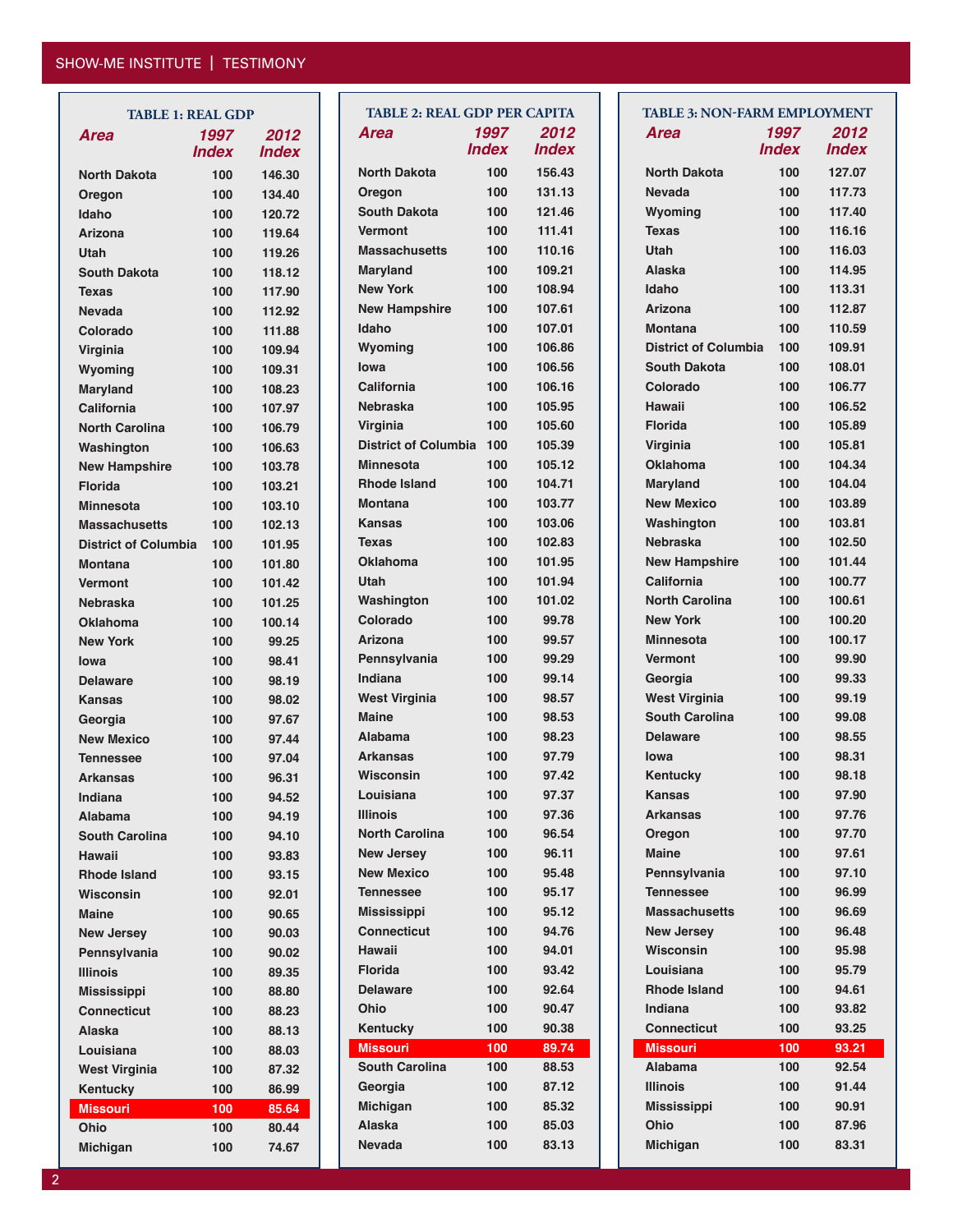is easier to understand how tax rates affect economic growth.

Taxes on capital are considered to be among the most economically harmful.3 People's savings fund projects all over the country indeed, all over the world — because loans can cross political boundaries with electronic ease. Taxes on capital pose a problem for governments because capital is so movable. For a given return to a project, the aftertax return is highest wherever the tax rate is the lowest. Accordingly, if a company or a person wants to avoid being taxed on income, typically they just need to move the capital out of the taxing jurisdiction.<sup>4</sup>

 More to the point, evidence suggests that the structure of taxes highly affects economic growth. In a study conducted for the Organisation for Economic Co-operation and Development, Jens Arnold assessed what the best and worst tax structures are for national growth.<sup>5</sup> He found that (emphasis added):

. . . [a] stronger reliance on income taxes seems to be associated with significantly lower levels of GDP per capita than the use of taxes on consumption and property. Within income taxes, those on corporate income seem to be associated with lower levels of GDP per capita than personal income taxes. In fact, **corporate income taxes appear to be the least attractive choice from the perspective of raising GDP per capita.** 

Arnold's conclusions about income taxes are not isolated to trans-national circumstances. In an analysis of Missouri's tax structure, Show-Me Institute Chief Economist Joseph Haslag found that a land tax would cause less economic harm than income taxes, and among income taxes, income taxes on capital are the most harmful.6 Haslag also found that if the state replaced its income tax with a revenue neutral sales tax, it would realize faster economic growth.7

#### What Other States Are Doing Consistent With These Conclusions

While Missouri officials contemplate the state's economic future, Missouri's neighbors are pro-actively taking steps aimed at promoting economic growth. In 2012, Nebraska passed a modest tax cut.8 In 2013, Nebraska cut taxes further, including elimination of its Alternative Minimum Tax.9 Arkansas also passed a law in 2013 that would lower income tax rates starting in 2014.<sup>10</sup>

Kansas' recent reforms may pose the immediate threat to Missouri. In 2013, Kansas reduced its top individual income tax rate to 4.9 percent, which is nearly 20 percent below Missouri's top rate of 6 percent. In 2014, Kansas' income tax rates will decrease even more.<sup>11</sup> Perhaps more importantly, Kansas *completely eliminated* its tax on the non-wage income of businesses organized as limited liability companies, S-corporations, and sole proprietorships. Sometimes referred

*While a state's tax policy is not the sole determinant of a state (or a nation's) economic performance, it can and does affect economic performance.*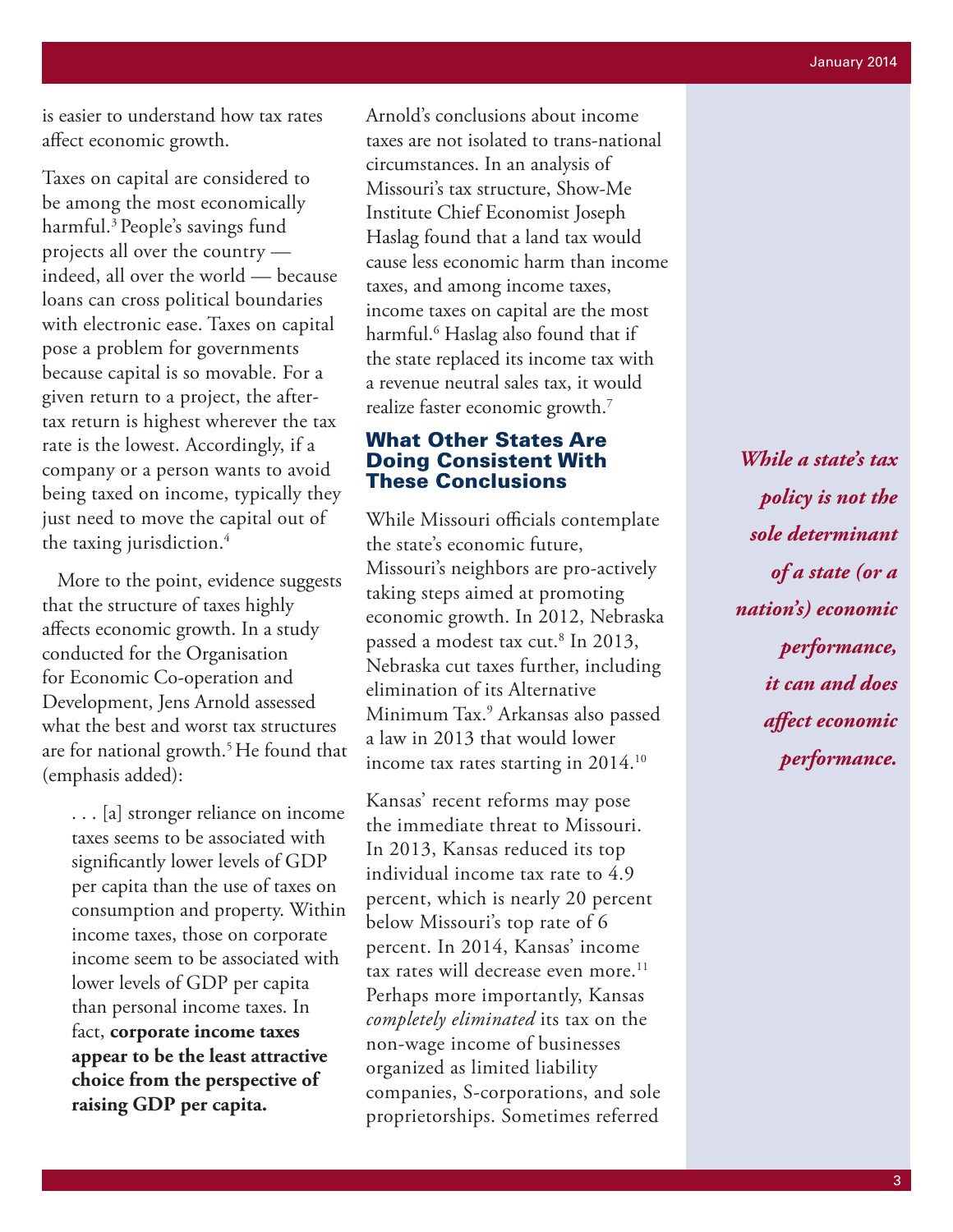to as "pass-through entities," these companies often are small businesses whose incomes are taxed at the individual level rather than at the company level.

Kansas' tax move is a radical departure from what has grown into a political and policy norm that treats taxes on business income as a significant component in American governments' budgets. However, we know this about businesses and their capital: (1) business location decisions depend on after-tax rates of return, the level of valued government services (including infrastructure), and other business considerations; (2) Kansas has raised the after-tax rate of return for income that passes through businesses organized as LLCs, S-Corps, and the like; and, (3) as it stands today, Kansas' expenditures on state services will see a decline, although the cuts to services may not necessarily constitute "valued" services for business location decision-making.12

Why Missouri Cannot Sit Idly By

The stakes could not be higher for Missouri. In a previous publication, Haslag and Show-Me Institute economist Michael Podgursky estimated that more than \$3 billion worth of annual Missouri LLC income sits along Missouri's 11-county western border, and those businesses likely are paying attention to Kansas' tax reforms and considering the costs and benefits

of moving across the border.<sup>13</sup> If the value of Kansas' tax cuts is larger than the value of services lost, then Missouri is at risk of losing millions, if not billions, of dollars in economic activity to its Jayhawk neighbors.

#### Is Missouri Already a Low-Tax State?

In his veto letter of Missouri House Bill 253, Missouri Gov. Jay Nixon claimed that Missouri is a low-tax state.<sup>14</sup> However, the governor is measuring overall tax burden. It is not true that Missouri's *income* taxes are among the lowest in the country. As of 2013, Missouri had the 21<sup>st</sup>-highest income tax rates in the country.15 Of its neighbors, Missouri ranks fourth out of nine states.

These rankings do not take into account the effects of earnings taxes, which are present in Missouri's two largest cities, further worsening Missouri's position relative to other states.

#### Moving Missouri Forward

I co-authored a paper about eliminating the corporate income tax strictly through the elimination of economic development tax credits.<sup>16</sup> Using data from fiscal year 2012, the paper showed that even if tax credit issuances were matched dollar-fordollar with the lost corporate income tax revenue, there *still* would be tax credits remaining for some current tax credit programs. Based on data from fiscal year 2013, reducing economic development tax credits dollar-for-dollar with lost corporate

*It is not true that Missouri's income taxes are among the lowest in the country.*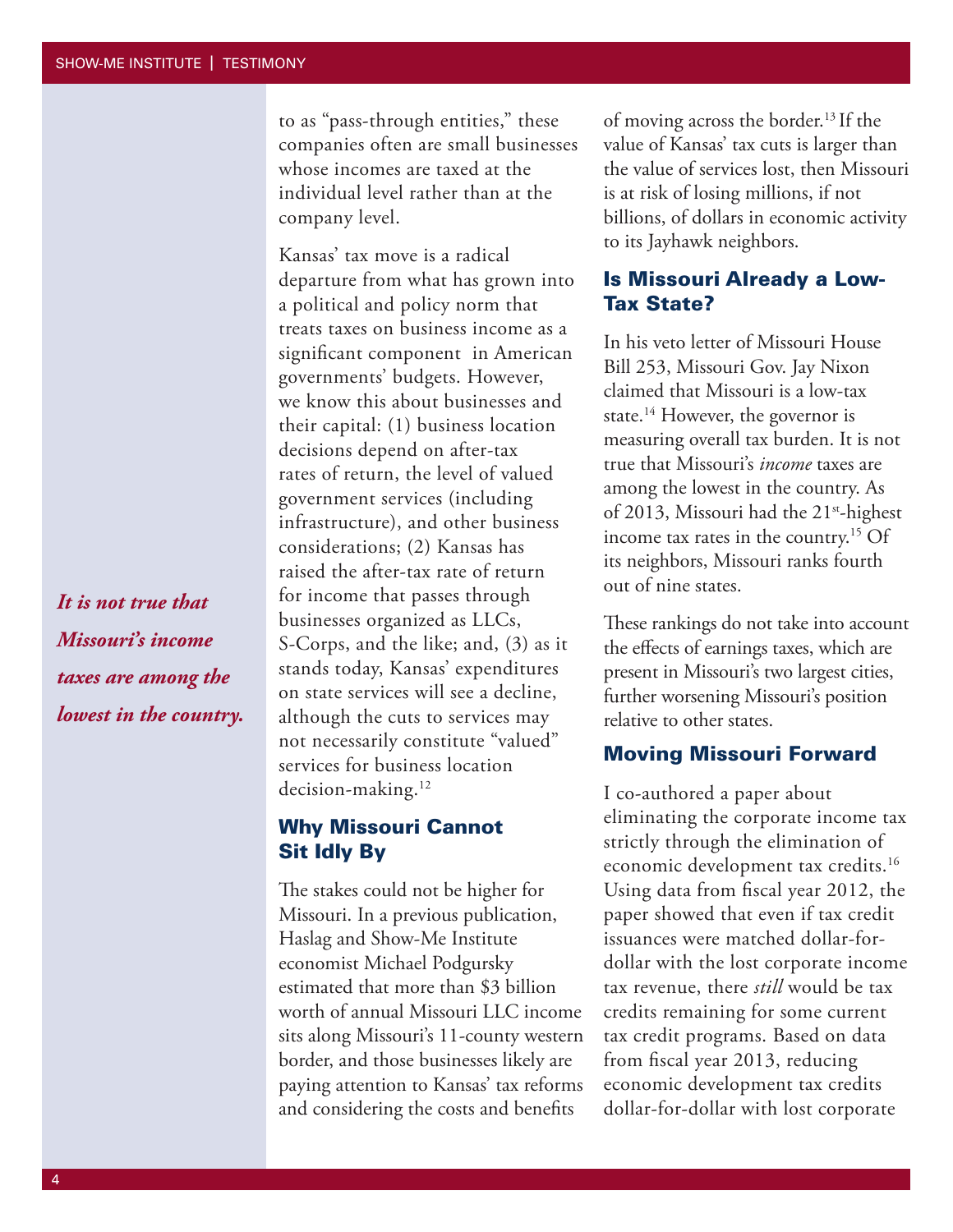income tax revenue would result in only a slight reduction in state net general revenue.

A subsequent paper analyzed the economic benefits that Missouri might realize if it eliminates the tax on pass-through entities.17 If the state prefers to eliminate the tax on pass-through entities instead of the corporate income tax, it can negate **some** of the lost revenue by eliminating the issuance of economic development tax credits.

While political considerations may favor such preferential taxing schemes, a more sound public policy would be to treat business income the same through the tax code, whether those businesses are organized as S-corporations, C-corporations, or otherwise.

Tax reforms for pass-through entities and C-corporations may appear daunting when taken alone, However, by combining the proposal to eliminate taxation on pass-through income and C-corporations with reform of tax credits, the gap for achieving revenue neutrality

while eliminating the taxes would be narrowed considerably — and considerably more defensible from the growth and policy viewpoints. With additional broadening of the tax base, the revenue impact of these cuts would be even smaller.

#### Conclusion

Intransigence on fundamental tax reform is not an attractive option for Missouri, especially as other states start taking these tax structure lessons to heart and overhaul their tax systems. Missouri cannot afford to continue supporting an economic development status quo. Other states are reforming their taxes to promote growth. Will Missouri?

*If the state prefers to eliminate the tax on pass-through entities instead of the corporate income tax, it can negate some of the lost revenue by eliminating the issuance of economic development tax credits.*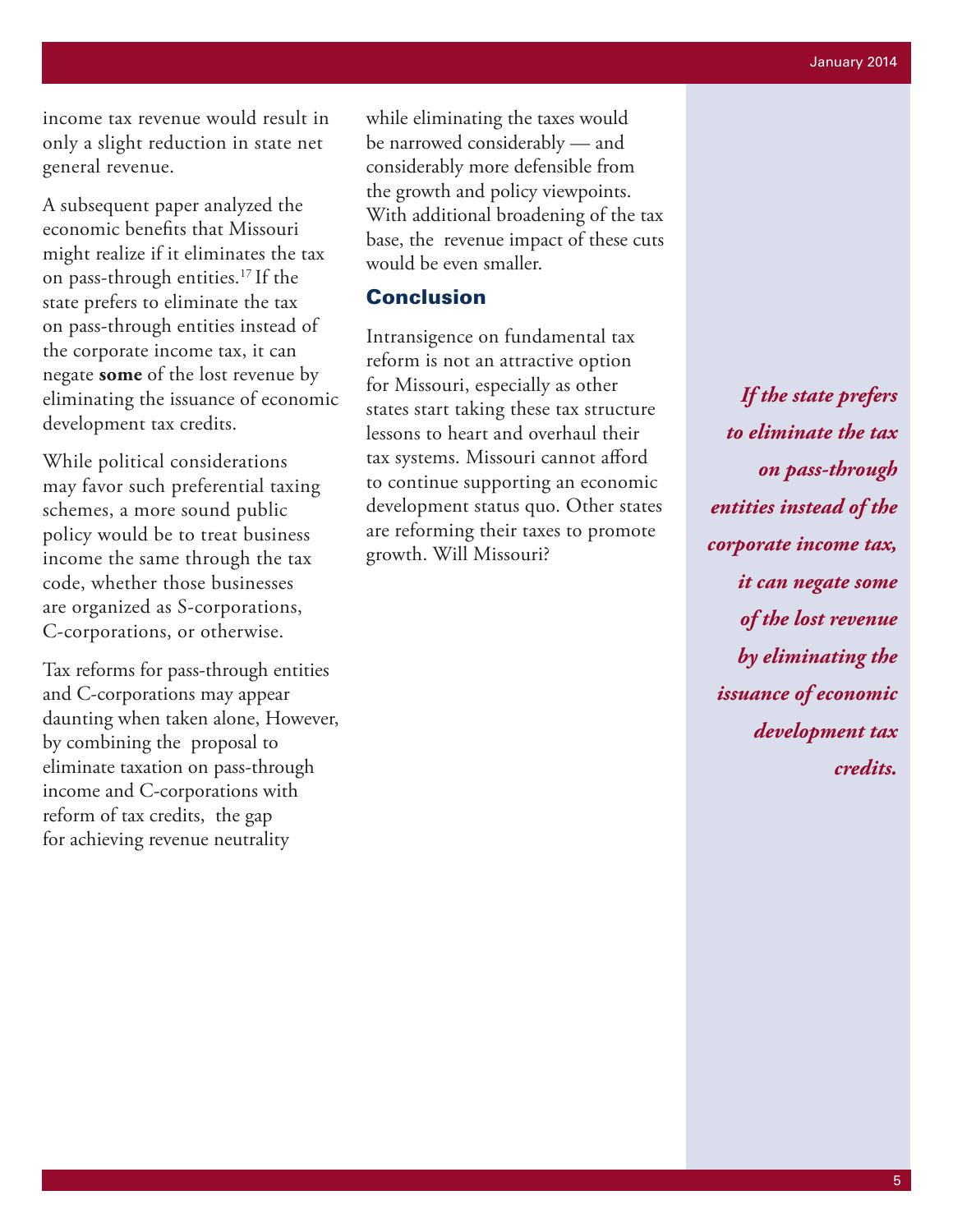### **NOTES**

1 Ishmael, Patrick, and Michael Rathbone. "Cutting the Ties That Bind: End Missouri's Corporate Income Tax." Show-Me Institute Essay. October 2012. View online here: http://showmeinstitute.org/ publications/essay/taxes/864-end-corpincome-tax.html.

2 These numbers are updated from what was published in a previous Show-Me Institute publication. For more on how we determined these values, see: Ishmael, Patrick, and Michael Rathbone. "Passing through Missouri: Left Behind on Taxes?" Show-Me Institute Essay. Feb. 8, 2013. View online here: http://showmeinstitute. org/publications/essay/taxes/902-passing-through.html.

3 Arnold, Jens. "Do Tax Structures Affect Aggregate Economic Growth? Empirical Evidence From a Panel of OECD Countries." Organisation for Economic Co-operation and Development, Economics Department Working Papers No. 643. Oct. 9, 2008. Also: McBride, William. "What is the evidence on taxes and growth?" Tax Foundation. View online here: http:// taxfoundation. org/article/whatevidence-taxes-and-growth. Dec. 18, 2012. Retrieved Jan. 23, 2013.

4 As with most general statements, there will be exceptions. Here, we would note that individuals are taxed by residence and corporations can be taxed by domicile, and that in practice, the ease of avoiding income taxes through the movement of capital will be affected by the facts of the given case.

5 Arnold, Jens. "Do Tax Structures Affect Aggregate Economic Growth? Empirical Evidence From a Panel of OECD Countries." Organisation for Economic Co-operation and Development, Economics Department Working Papers No. 643. Oct. 9, 2008.

6 Haslag, Joseph H., and Haleigh Albers. "What Makes a Good Tax Structure?" Show-Me Institute Essay. October 2013. View online here: http:// showmeinstitute.org/publications/ essay/taxes/1042-what-makes-a-goodtax-structure.html.

7 Casteel, Grant, and Joseph Haslag. "Income Taxes vs. Sales Taxes: A Welfare Comparison." Show-Me Institute Essay. December 2010.

8 Schulte, Grant. "Nebraska governor signs tax cuts into law." Associated Press. April 11, 2012. View online here: http://news.yahoo.com/nebraskagovernor-signs-tax-cuts-law-192039852. html.

9 Schulte, Grant. "Governor signs 3 Neb. tax cut measures into law." Associated Press. June 4, 2013.

10 Hickey, Chris. "New Arkansas Laws Taking Effect in 2014." UALR Public Radio. Jan. 1, 2014. View online here: http://ualrpublicradio.org/post/newarkansas-laws-taking-effect-2014.

<sup>11</sup> Kraske, Steve, and Zach Murdock. "Brownback signs Kansas tax cut measure." *Kansas City Star*. June 13, 2013. View online here: http://www. kansascity.com/2013/06/13/4290891/ brownback-signs-tax-bill.html.

12 Anderson, Steve. "Questionable Benchmarks Betray Real Facts." Kansas Policy Institute blog post. Dec. 9, 2013. View online here: http://kansaspolicy. org/KPIBlog/113122.aspx.

13 Haslag, Joseph, and Michael Podgursky. "More Bad News for Missouri Competiveness." Show-Me Institute. View online here: http://www. showmeinstitute. org/publications/ commentary/ taxes/809-more-badnews.html.

<sup>14</sup> Nixon, Jeremiah "Jay" W. "Veto of Senate Substitute for House Bill No. 253." Governor of Missouri. June 5, 2013. View online here: http:// governor.mo.gov/newsroom/pdf/2013/ HB253veto.pdf.

15 The Tax Foundation. "State Individual Income Tax Rates 2000-2013." April 1,2013.

<sup>16</sup> Ishmael, Patrick, and Michael Rathbone. "Cutting the Ties That Bind: End Missouri's Corporate Income Tax." Show-Me Institute Essay. October 2012. View online here: http://showmeinstitute.org/ publications/essay/taxes/864-end-corpincome-tax.html.

17 Ishmael, Patrick, and Michael Rathbone. "Passing Through Missouri: Left Behind on Taxes?" Show-Me Institute Essay. Feb. 8, 2013. View online here: http://showmeinstitute.org/publications/ essay/taxes/902-passing-through.html.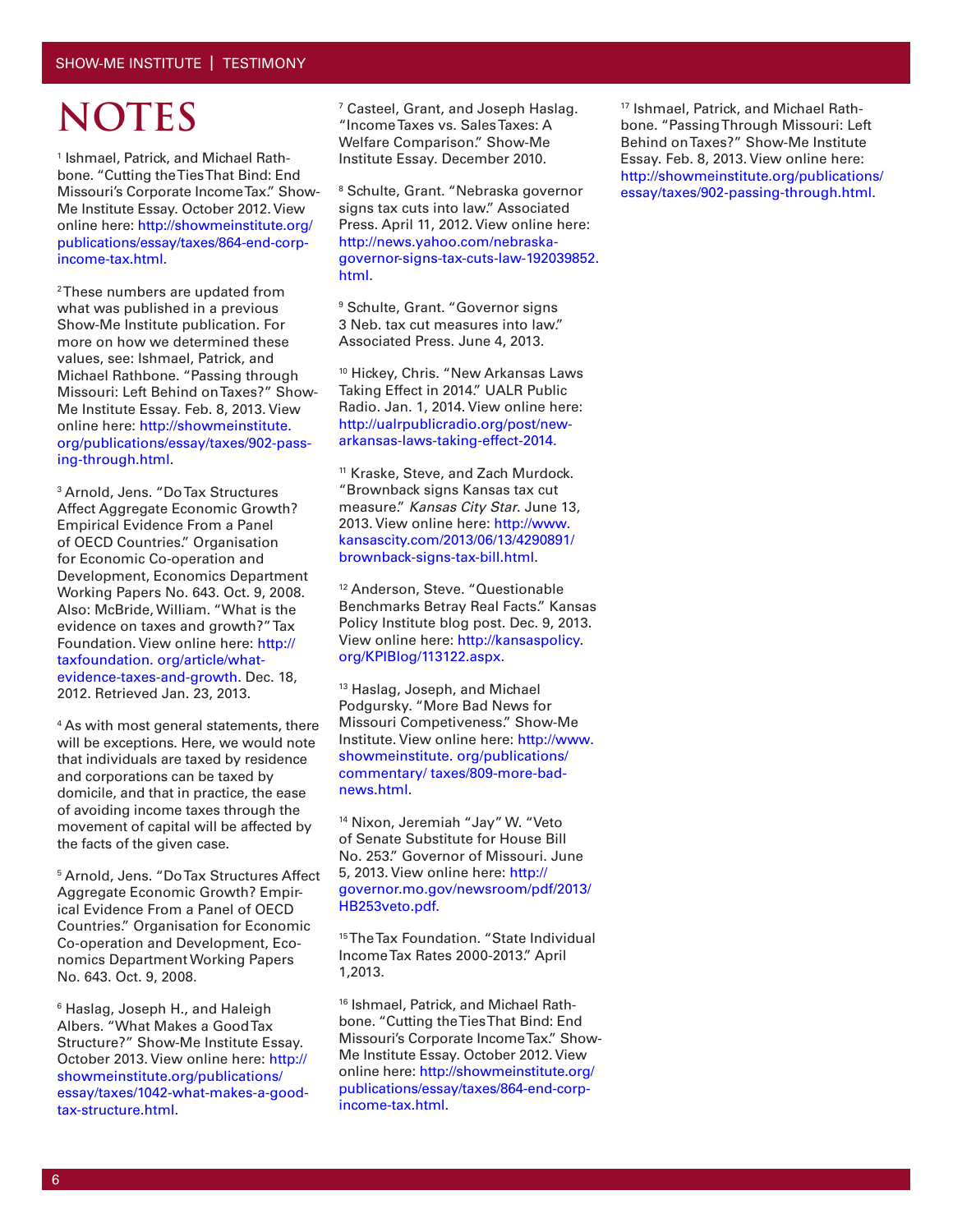## **PERSONAL NOTES**